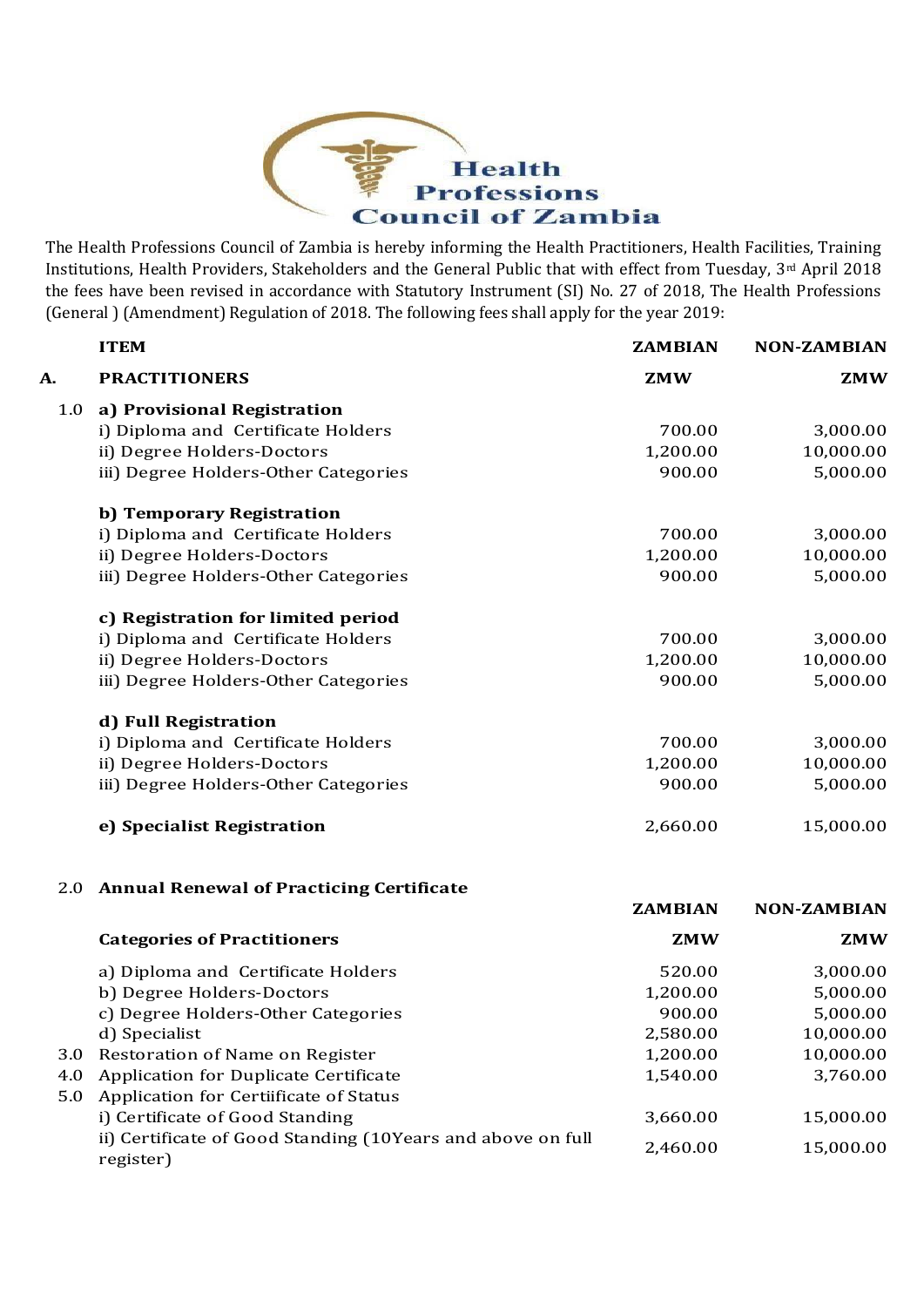#### **B. HEALTH FACILITIES**

# 1.0 **Application Fees-***All Facilities*

|                                                             | <b>ZAMBIAN</b> | <b>NON-ZAMBIAN</b> |
|-------------------------------------------------------------|----------------|--------------------|
| <b>Location of Health Facility</b>                          | <b>ZMW</b>     | <b>ZMW</b>         |
| All Facilities from CLASS A to E & Mobile Health Facilities | 450            | 450                |

# **PRIVATE HEALTH FACILITIES**

|                  | <b>ZAMBIAN</b> | <b>NON-ZAMBIAN</b> |
|------------------|----------------|--------------------|
| 2.0 Licence Fees | <b>ZMW</b>     | <b>ZMW</b>         |
| Class A          | 31,900         | 44,660             |
| Class B          | 28,710         | 40,190             |
| Class C          | 11,660         | 17,240             |
| Class D          | 11,660         | 17,240             |
| Class E          | 11,660         | 17,240             |
| Mobile           | 9,260          | 12,970             |
|                  |                |                    |

# 3.0 **Annual Retention Fee**

|          | <b>ZAMBIAN</b> | <b>NON-ZAMBIAN</b> |
|----------|----------------|--------------------|
| Category | <b>ZMW</b>     | <b>ZMW</b>         |
| Class A  | 31,900         | 44,660             |
| Class B  | 28,710         | 40,194             |
| Class C  | 11,660         | 17,240             |
| Class D  | 11,660         | 17,240             |
| Class E  | 11,660         | 17,240             |
| Mobile   | 7,410          | 10,370             |
|          |                |                    |

### **PUBLIC HEALTH FACILITIES**

|     |                                              | <b>ZAMBIAN</b> | <b>NON-ZAMBIAN</b> |
|-----|----------------------------------------------|----------------|--------------------|
|     | Class $A \& B$                               | <b>ZMW</b>     | <b>ZMW</b>         |
| 4.0 | Licence Fee                                  | 1,130          | N/A                |
|     | 5.0 Annual Retention Fee                     | 1,130          | N/A                |
|     | Class C, $D & E$                             | <b>ZMW</b>     | <b>ZMW</b>         |
|     | 6.0 Licence Fee                              | 500            | N/A                |
| 7.0 | <b>Annual Retention Fee</b>                  | 500            | N/A                |
|     | Mobile Health Facility (Air, Water and Road) | <b>ZMW</b>     | <b>ZMW</b>         |
| 8.0 | Licence Fee                                  | 200 N/A        |                    |
| 9.0 | <b>Annual Retention Fee</b>                  | 100 N/A        |                    |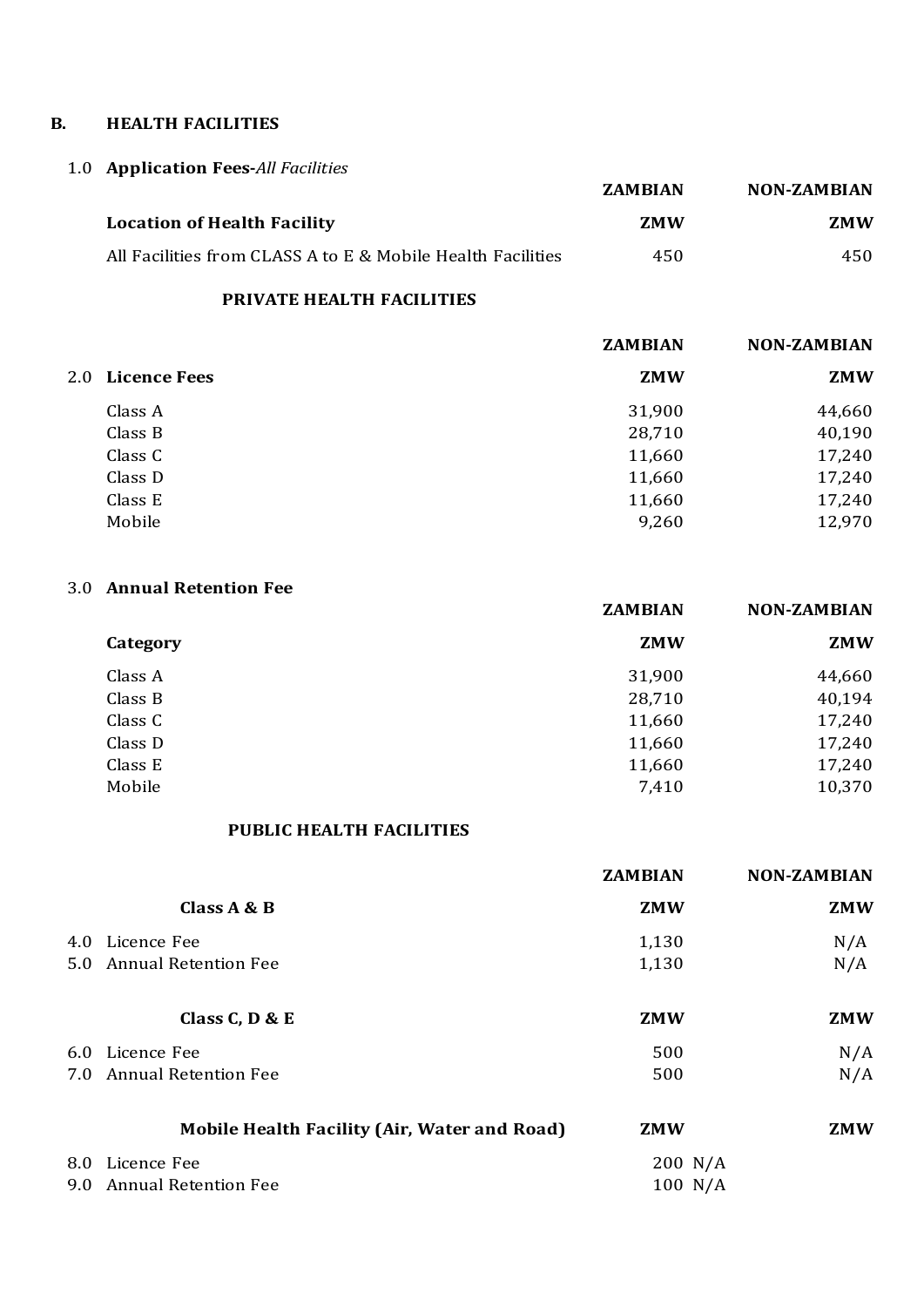#### **C. ACCREDITATION OF HEALTH CARE SERVICES**

| <b>Application Fees</b><br>1.0 |     |     |
|--------------------------------|-----|-----|
| a) Full Accreditation          | 450 | 450 |
| b) Provisional Accreditation   | 450 | 450 |
|                                |     |     |

**PRIVATE HEALTHCARE SERVICES CLASS A & B**

2.0 **Licence Fees**

|                              | <b>ZAMBIAN</b> | <b>NON-ZAMBIAN</b> |
|------------------------------|----------------|--------------------|
| Item                         | <b>ZMW</b>     | ZMW                |
| a) Full Accreditation        | 4,200          | 5,000              |
| b) Provisional Accreditation | 4,200          | 5,000              |

#### 3.0 **Annual Retention Fee**

|                                                       | <b>ZAMBIAN</b> | <b>NON-ZAMBIAN</b> |
|-------------------------------------------------------|----------------|--------------------|
| Item                                                  | ZMW            | <b>ZMW</b>         |
| a) Full Accreditation<br>b) Provisional Accreditation | 4,200<br>4,200 | 5,000<br>5,000     |

#### **PRIVATE HEALTHCARE SERVICES CLASS C, D & E**

#### 4.0 **Licence Fees**

|                              | <b>ZAMBIAN</b> | <b>NON-ZAMBIAN</b> |
|------------------------------|----------------|--------------------|
| Item                         | <b>ZMW</b>     | ZMW                |
| a) Full Accreditation        | 1,130          | 1,360              |
| b) Provisional Accreditation | 1,130          | 1,360              |
|                              |                |                    |

#### 5.0 **Annual Retention Fee**

|                              | <b>ZAMBIAN</b> | <b>NON-ZAMBIAN</b> |  |
|------------------------------|----------------|--------------------|--|
| Item                         | <b>ZMW</b>     | <b>ZMW</b>         |  |
| a) Full Accreditation        | 1.130          | 1,360              |  |
| b) Provisional Accreditation | 1,130          | 1,360              |  |

#### **PUBLIC HEALTHCARE SERVICES CLASS A & B FACILITIES**

|                          | <b>ZAMBIAN</b> | <b>NON-ZAMBIAN</b> |
|--------------------------|----------------|--------------------|
| Item                     | <b>ZMW</b>     | <b>ZMW</b>         |
| 6.0 Licence Fees         | 1,130          | N/A                |
| 7.0 Annual Retention Fee | 1,130          | N/A                |

|     | PUBLIC HEALTHCARE SERVICES CLASS C, D & E |                |                    |
|-----|-------------------------------------------|----------------|--------------------|
|     |                                           | <b>ZAMBIAN</b> | <b>NON-ZAMBIAN</b> |
|     | Item                                      | <b>ZMW</b>     | <b>ZMW</b>         |
|     | 8.0 Licence Fees                          | 500            | N/A                |
| 9.0 | <b>Annual Retention Fee</b>               | 500            | N/A                |